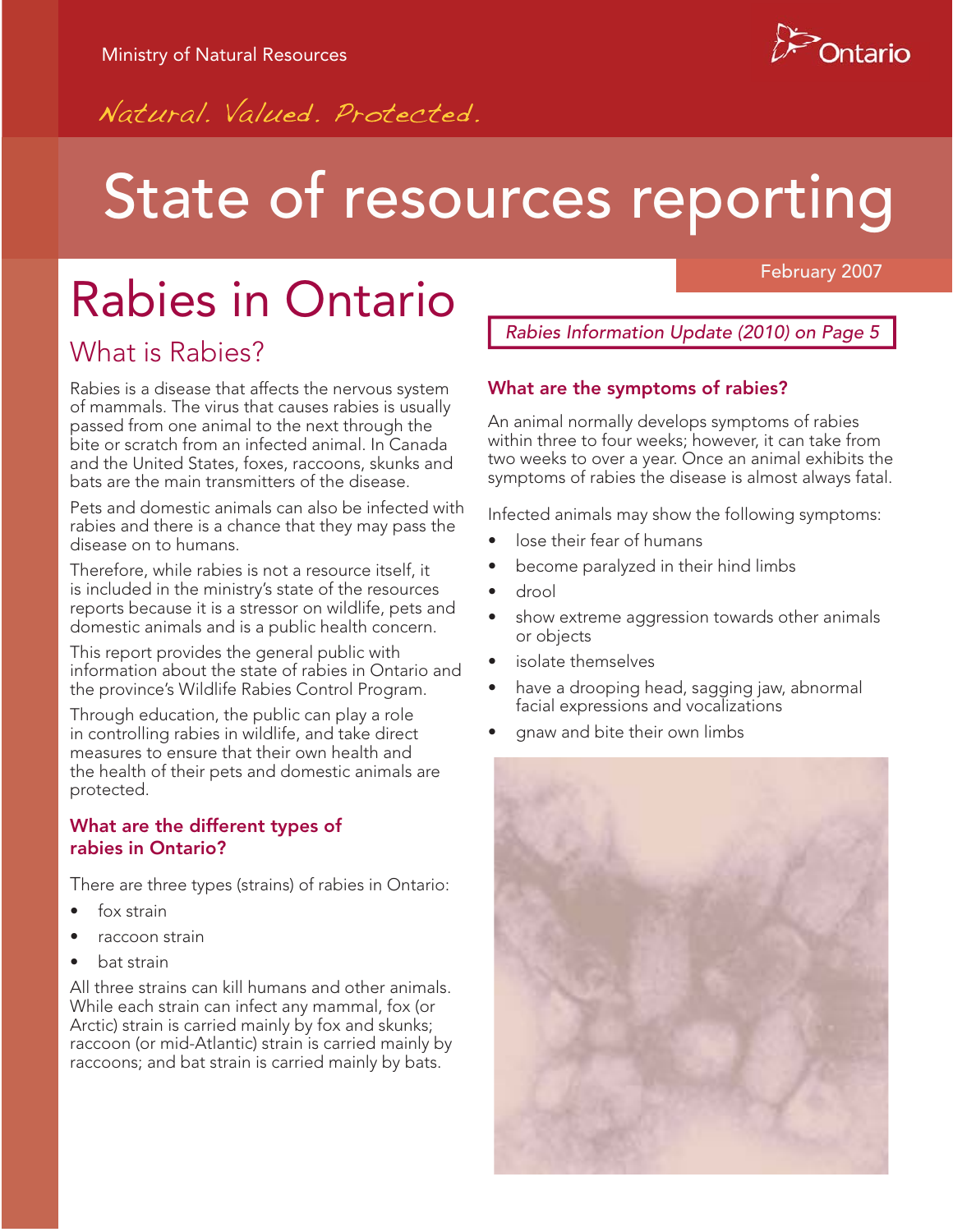## Where did rabies come from?

#### Fox Strain (Arctic Strain)

Fox strain rabies was the first strain to be diagnosed in Ontario. Its existence was initially confirmed in 1954 near James Bay in northern Ontario, and then it spread southwards throughout the rest of Ontario. By December 1955, fox strain had reached southern Ontario. Between 1958 and 1990 there was an average of 1,500 confirmed cases in the province each year, primarily in the south.

#### Raccoon Strain (Mid-Atlantic Strain)

Raccoon rabies was originally reported in Florida in the late 1940s. By 1977, as a result of relocated, infected raccoons, it began spreading northwards through the Atlantic Coast states. In 1999, raccoon rabies crossed the St. Lawrence River from New York and entered southeastern Ontario.

#### Bat Strain

Bat strain rabies was first diagnosed in Ontario in 1961. Despite large numbers of bats in southern Ontario, rabid bat cases are infrequent. Researchers estimate that less than two per cent of bats actually carry the rabies virus.

### How does Ontario control rabies?

- The Ministry of Natural Resources Rabies Research and Development Unit, working in partnership with other provincial and federal ministries, universities, and private industries, has been a lead agency in rabies research and control. This research aims to develop effective and economical methods to vaccinate wild animals against rabies, improve rabies monitoring programs, and increase our understanding of both the rabies virus and the role of wildlife in spreading the disease.
- This research has also led to the development of Ontario's Wildlife Rabies Control Program, which began in the mid 1980s.
- Rabies is controlled in Ontario's wildlife through one of two methods – vaccination or, in emergency situations, by the selective euthanization of wild animals.

#### Vaccination

There are two ways that vaccinations are administered to wild animals in Ontario – through baits, which are eaten, or by manual injections. There is currently no vaccination method for bats because they are insect eaters and will not eat the vaccine baits used for other wild animals. International research is currently under way to develop a method for vaccinating bats.

#### **Baits**

Vaccine-filled baits are used to vaccinate wild animals over a large area. Baits are distributed throughout the area by airplanes (Figure 1a) or on the ground. When a target animal eats or bites into the vaccine-bait (Figure 1b), the vaccine is absorbed in the mouth and they become immunized against the rabies virus.

While oral vaccines for immunizing raccoon and fox have been used since 1989, there has not been a similar vaccine to immunize skunks until recently. The Ontario Ministry of Natural Resources and partners have developed a new oral vaccine for skunks and, in 2006, began distributing this vaccine in southern Ontario.

Since 1989, approximately 18,500,000 rabies vaccine baits have been distributed in Ontario.



Figure 1(a): Rabies vaccine baits are dropped from aircraft over large areas.

Figure 1(b): The most common vaccine-bait system used in Ontario. The vaccine is embedded in the bait (in the centre) and is then distributed by airplanes or on the ground throughout an area. Photography by Adam McAllister.

#### Manual Injections

When the area that needs to be vaccinated is smaller (typically less than 1,000 square km), vaccinations may be manually injected. Animals are trapped, injected with the rabies vaccine and then released on site (Figure 2). This method is called Trap-Vaccinate-Release (TVR).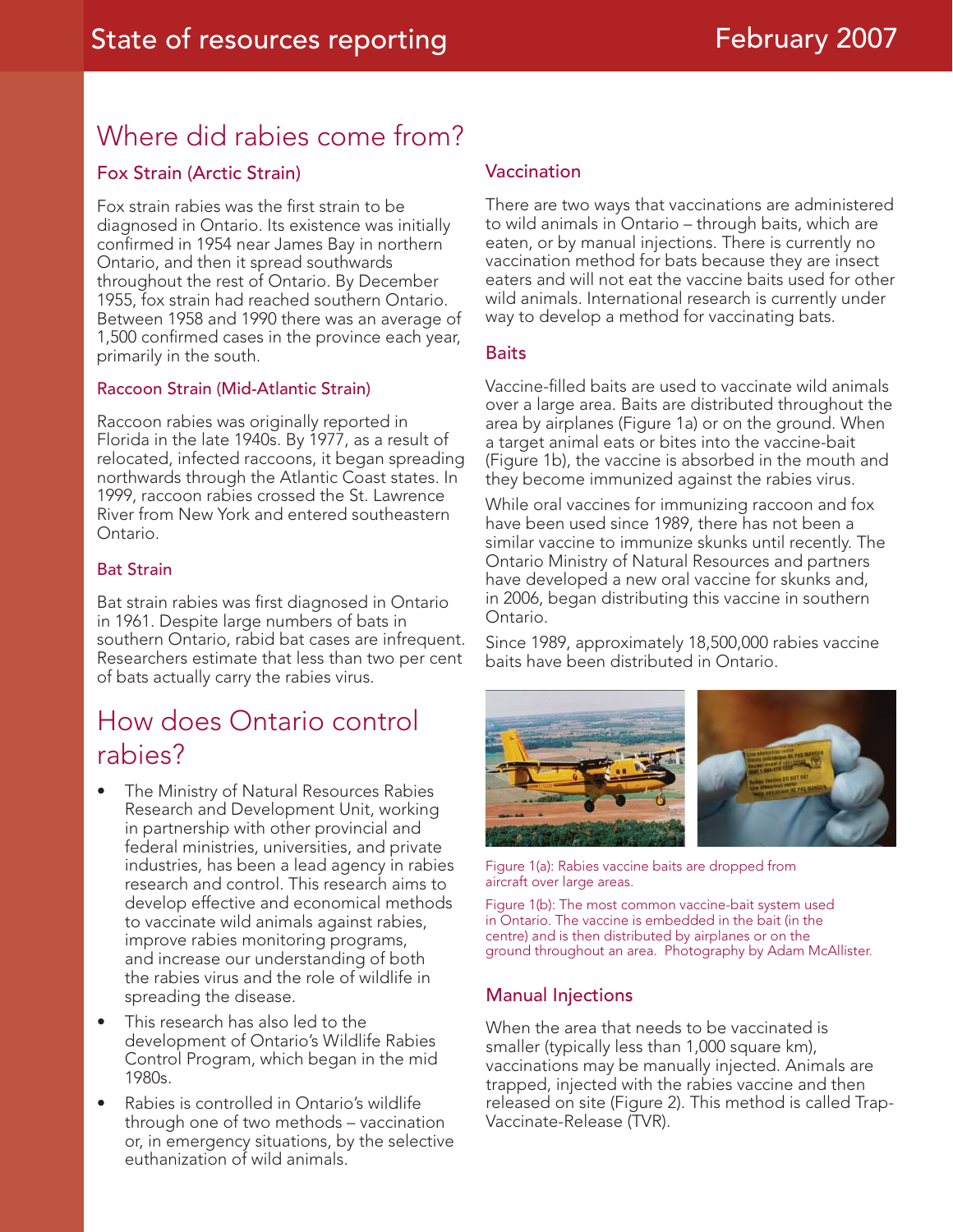#### Euthanization

Ontario has a large raccoon population, especially in urban areas. There are approximately 1.1 million raccoons in southern Ontario alone, which makes it likely that people, pets, livestock and other wildlife may come into contact with raccoons.

To protect public and animal health, aggressive strategies are used to restrict the spread of raccoon strain rabies in Ontario. In emergency situations, these strategies sometimes involve euthanasia of raccoons and skunks within a localized area.



Figure 2. The Trap-Vaccinate-Release (TVR) method is another strategy used to help control the spread of rabies in Ontario.

When a case of raccoon strain rabies occurs in an area that has not been recently treated, raccoons and skunks within five km of the case may be euthanized. This occurs in order to quickly restrict the disease from spreading to other animals. Animals outside the five-km radius are vaccinated either through the TVR or bait methods.



Figure 3. Total rabies cases per year since the actual spread (solid colour) with control implemented. implementation of the wildlife rabies control strategies.

# What is the current status of rabies in Ontario?

The number of rabies cases in Ontario has been reduced by 95 per cent since baiting began in 1989 (Figure 3). In 2005, 96 new rabies cases were reported in Ontario, down from the average 1,500 cases per year that were being reported between 1958 and 1990.

#### Fox Strain

Before the Wildlife Rabies Control Program was implemented, thousands of fox strain rabies cases were reported each year.

Since the program's implementation, the number of fox strain rabies cases has been drastically reduced. In 2005, only 34 cases of fox strain rabies were diagnosed in Ontario. Many of these cases occurred in striped skunks which are now the main carriers of fox strain rabies in Ontario.

#### Raccoon Strain

The raccoon rabies control program has kept the number of raccoon strain rabies cases to 132 since the introduction of the strain to Ontario seven years ago. As well, the program has successfully contained the strain to an area of approximately 50 km radius, thereby preventing its spread throughout southern Ontario (Figure 4).



Figure 4.Predicted spread of raccoon rabies (hatched colour) if Ontario did not implement control strategies compared to the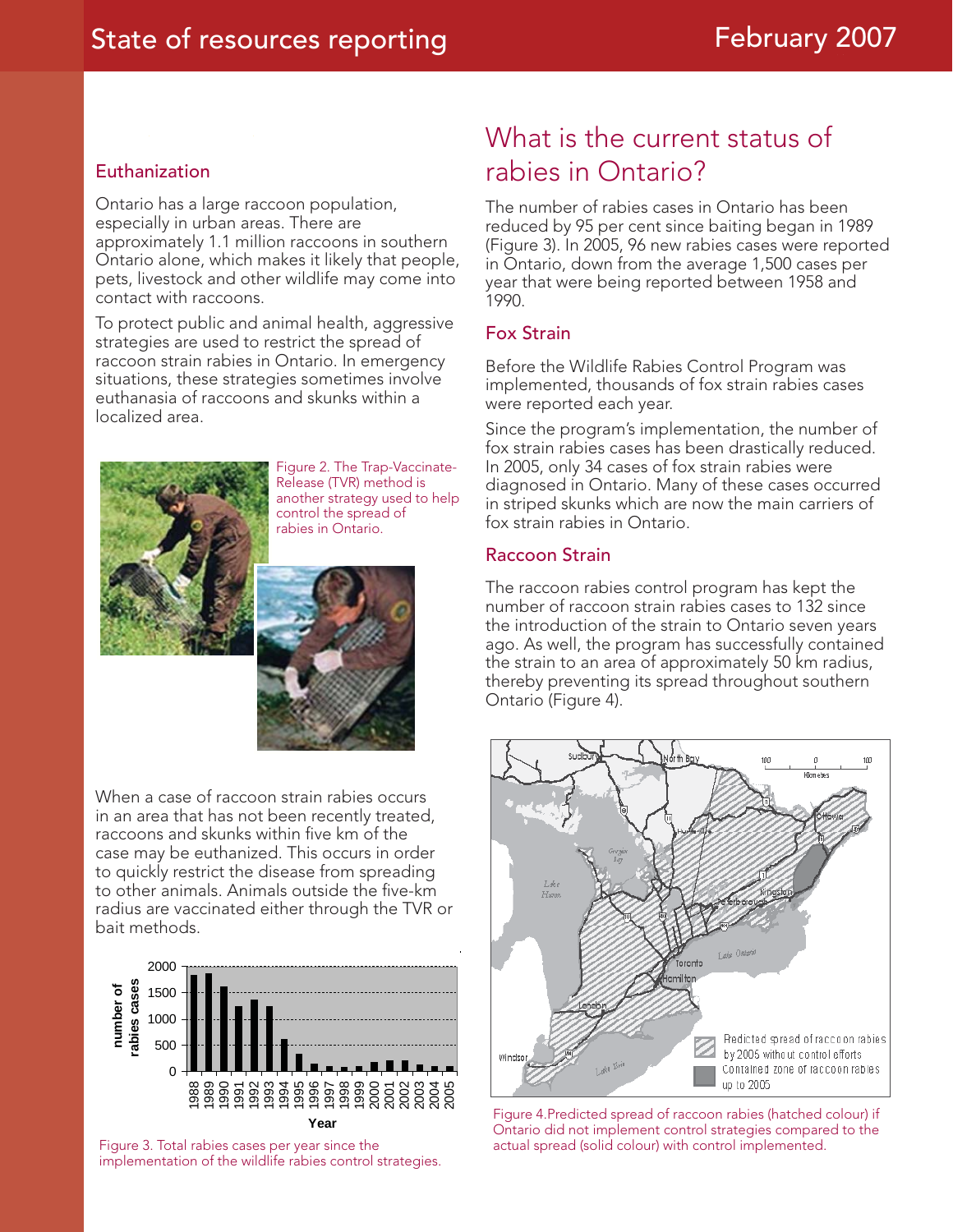# What is the outlook for rabies?

The Ontario government will continue to implement the Wildlife Rabies Control Program through the Ministry of Natural Resources' Rabies Research and Development Unit. Ongoing rabies research, monitoring and control efforts will improve understanding of this disease, lessen its effect on wildlife and reduce the threat to the health of pets, domestic animals and humans.

## What you can do to help control rabies?

- Have your pets vaccinated according to instructions from your veterinarian.
- Do not feed wild animals and warn your children to stay away from wild or stray animals.
- Discourage wild animals from taking up residence in your home (i.e., cover potential entrances such as uncapped chimneys, loose shingles, and openings in attics, roofs and eaves). (See Rabies Fact Sheets at http:// rabies.mnr.gov.on.ca/facts.cfm).
- Do not trap and transport wild animals to a new location. It's illegal and you could be spreading diseases.
- Have all dead, sick or easily captured bats that have come in to contact with a human or pet tested for rabies. Do not touch the bat. Contact your local Canadian Food Inspection Agency for testing.
- If you or a member of your family has been in contact with a potentially rabid animal, immediately contact your local health unit, doctor, or visit your local emergency health care centre.

## Information sources

The information provided in this document is based on data collected for the Wildlife Rabies Control Program, administered by the Ministry of Natural Resources, and from the diagnosis of rabid animals through the Canadian Food Inspection Agency.

More detailed technical information on rabies can be found on the Rabies Unit website. (www.ontario.ca/ rabies)

# Related Information

- Ontario Ministry of Health Rabies Program (http:// www.health.gov.on.ca/english/public/program / pubhealth/rabies/rabies\_mn.html)
- State of Resources Reporting website (http://www. mnr.gov.on.ca/mnrsorr)

## Contact Information

For more information on the status of rabies in Ontario, please contact:

State of Resources Reporting Ontario Ministry of Natural Resources Inventory, Monitoring and Assessment Section 300 Water Street Peterborough ON K9J 8M5

Email: sorr.mnr@ontario.ca Web: http://www.mnr.gov.on.ca/mnr/sorr

52059 10/01/27 ISBN 978-1-4435-2059-1 ISBN 978-1-4435-2060-7 (PDF)